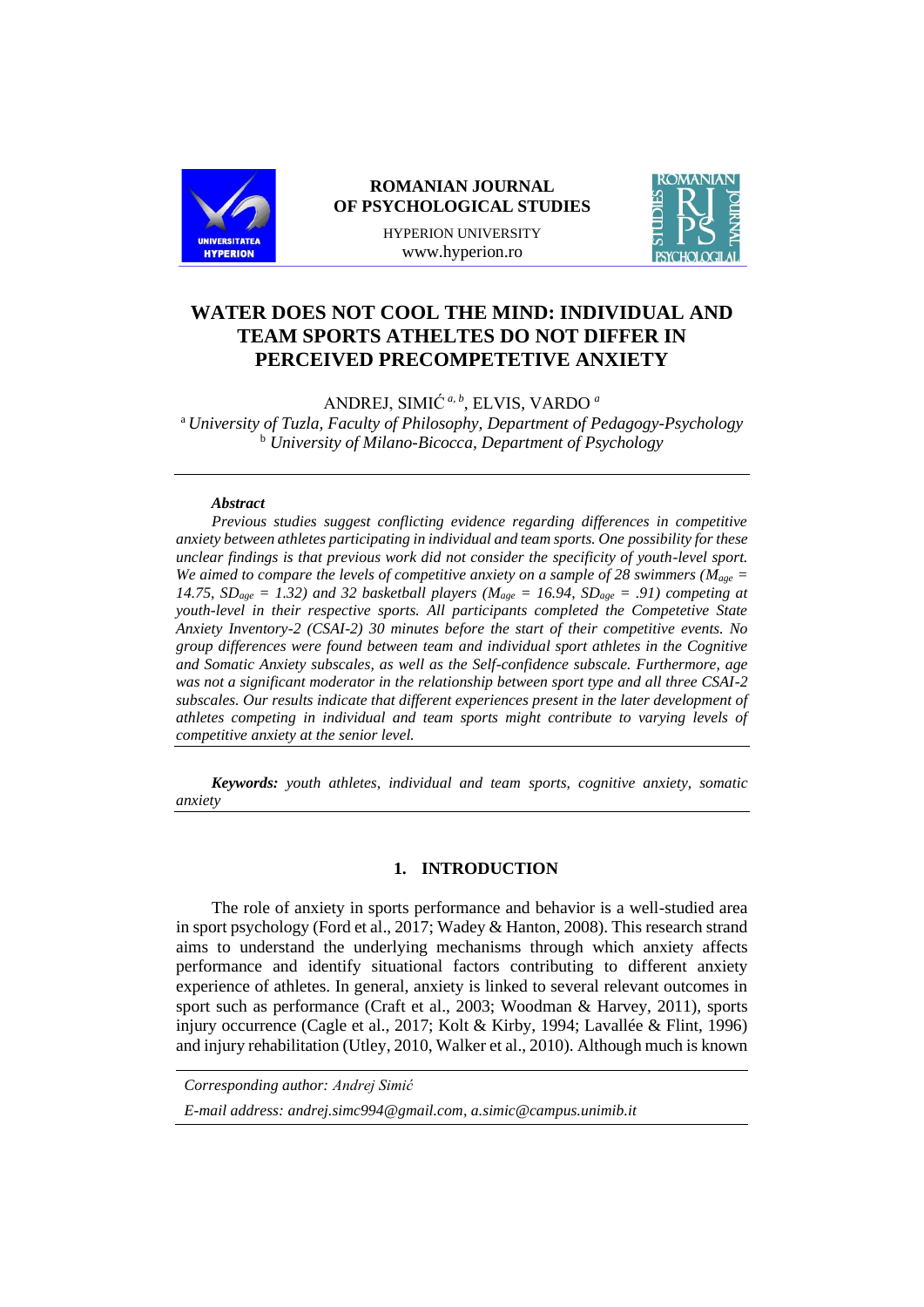about how anxiety affects athletes on the intrapersonal level (for a review, see Hanton et al., 2008), the role of situational factors in developing, maintaining, and facilitating anxiety in the sport context is still a widely debated topic (Martin & Hall, 1997; Rocha et al., 2018). In this paper, we examine the effect of one such factor, sport type. Specifically, we aim to understand if reported competitive anxiety levels differ between adolescent athletes participating in individual and team sports.

Researchers have proposed different theoretical models in their attempts to explain the relationship between competitive anxiety and performance. One of the most used frameworks is the Multidimensional anxiety theory (Martens et al., 1990). By following the state-trait (Spielberger, 1966) and cognitive-somatic anxiety distinctions (Liebert & Morris, 1967), Martens and colleagues (1990) define competitive anxiety as a specific negative response that regularly appears when anticipating or facing a competitive situation. According to the Multidimensional anxiety theory, athletes can experience anxiety on a cognitive and somatic level. Cognitive anxiety refers to a mental state of worry characterized by fear of negative evaluation, failure, and self-esteem loss. Somatic anxiety represents the physical component of anxiety and includes the perception of different autonomic symptoms (e.g., muscle tension, rapid heartbeat, breathing difficulties, stomach cramps, and sweating). While developing their Competetive State Anxiety Inventory-2 (CSAI-2), Martens and associates (1990) identified self-confidence as the third component of competitive anxiety. It was defined as the opposite of cognitive anxiety because it is related to positive expectations of success.

It is within reason to think that athletes' different experiences elicit varying levels of perceived anxiety. For example, Mellalieu and colleagues (2004) found that athletes competing in fine-motor sports reported lower cognitive anxiety levels and higher self-confidence levels, while gross-motor athletes perceived that competitive anxiety is more facilitative to their performance. Also, some studies indicate that elite athletes report higher competitive anxiety than their counterparts participating on the sub-elite level (Hanton et al., 2008; Lundqvist et al., 2011).

In general, it seems that participation in different competitive situations might explain why some athletes experience higher anxiety than others. One possibility to study how distinct sports experiences might affect competitive anxiety is by making a differentiation between individual and group sports. Martens and colleagues (1990) posit that athletes participating in individual sports are exposed to higher levels of success-related expectations and pressure. On the other hand, group sport could be associated with lower levels of competitive anxiety due to the diffusion of accountability for individual performance-related errors. As a result, these athletes should react with more worry when expecting or participating in a competitive event. To be more specific, the Multidimensional anxiety theory expects that group sport participants should report lower levels of cognitive anxiety while being more selfconfident at the same time (Martens et al., 1990). This hypothesis has been partly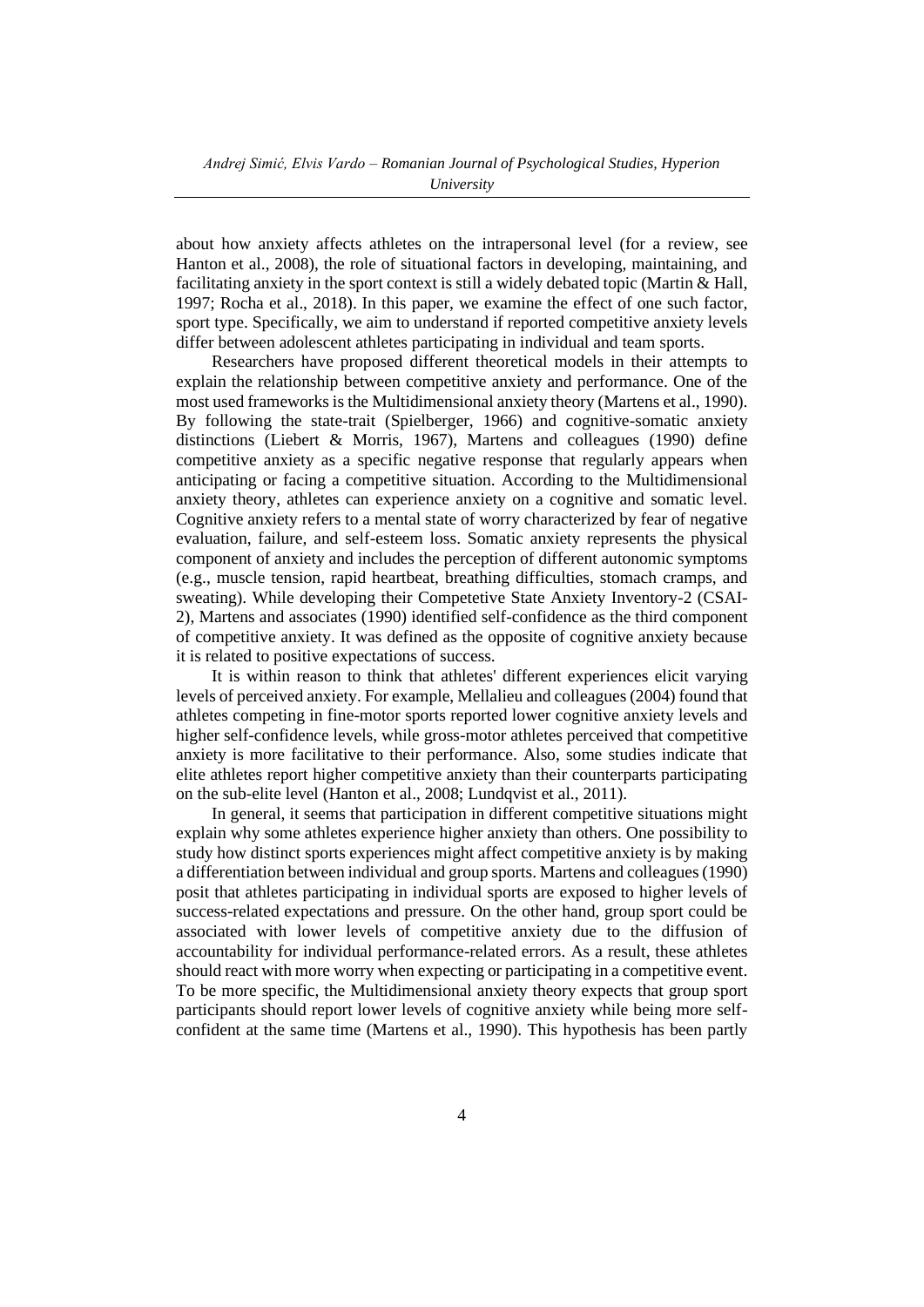supported in the literature. While some evidence indicates that participation in individual sports events is related to higher cognitive anxiety and lower selfconfidence, these studies have also found that athletes in individual sport unexpectedly report higher levels of somatic anxiety (Martens et al., 1990; Terry et al., 1996). Furthermore, newer studies report that cognitive anxiety is higher in team sports (Gimenes Fernandes et al., 2013; Parnabas et al., 2014). Finally, in a metaanalysis, Woodman and Hardy (2003) found that the effect cognitive anxiety and self-confidence achieve on performance does not differ between team and individual sports.

Two explanations for these conflicting findings can be found in the literature. First, all sports may differ based on the physiological and psychological arousal needed for optimal performance (Martens et al., 1990). When interpreting the results of the mentioned studies in this way, one implies the specificity of each sport situation confounds the effect sport type has on competitive anxiety. Similarly, the other clarification emphasizes that the mentioned studies did not consider sport factors and individual differences, which might mask the relationship between sports type and competitive anxiety (Martin & Hall, 1997).

Previous studies did not focus on different characteristics of the competitive situation that might explain the mentioned unclear results (for an exception, see Martin & Hall, 1997). Here, we are focusing on one of these situational factors: youth-level sports. There is an agreement that experiences in youth- and senior-level sport participation are qualitatively different (Barreiros et al., 2014; Bell et al., 2020; Malina et al., 2015; McCarthy et al., 2010). For example, adolescent boys perceive higher pressure to achieve success in their respective sport (Brustad, 1988; Dohrety et al., 2016; Pineda-Espejel, 2019). Youth-level athletes also seem to express greater concerns about negative evaluation (Passer, 1983). Cognitive anxiety was related to performance-related worries, while somatic symptoms were correlated with nonperformance evaluative concerns (2000). On the other hand, young athletes' experience is mainly shaped by the social support received from their coaches, parents, and peers (Sheridan et al., 2014).

Understanding how different team and individual sports experiences relate to adolescent athletes' competitive anxiety seems to be justified when considering the specificity of youth-level sport. Our research fills the gap in the literature about competitive anxiety in three ways. First, previous studies did not compare sport type differences in competitive anxiety on the youth level. Second, by examining these differences, it is possible to understand whether sport-specific experiences in the later development of athletes contribute to the conflicting results the mentioned studies reported. Differences between individual and team sports (e.g., higher responsibility for personal performance-related errors in individual sports, Hanrahan & Cerin, 2009) might become more prevalent during the transition on the adult level. Third, we aim to include age as a moderator variable for the relationship between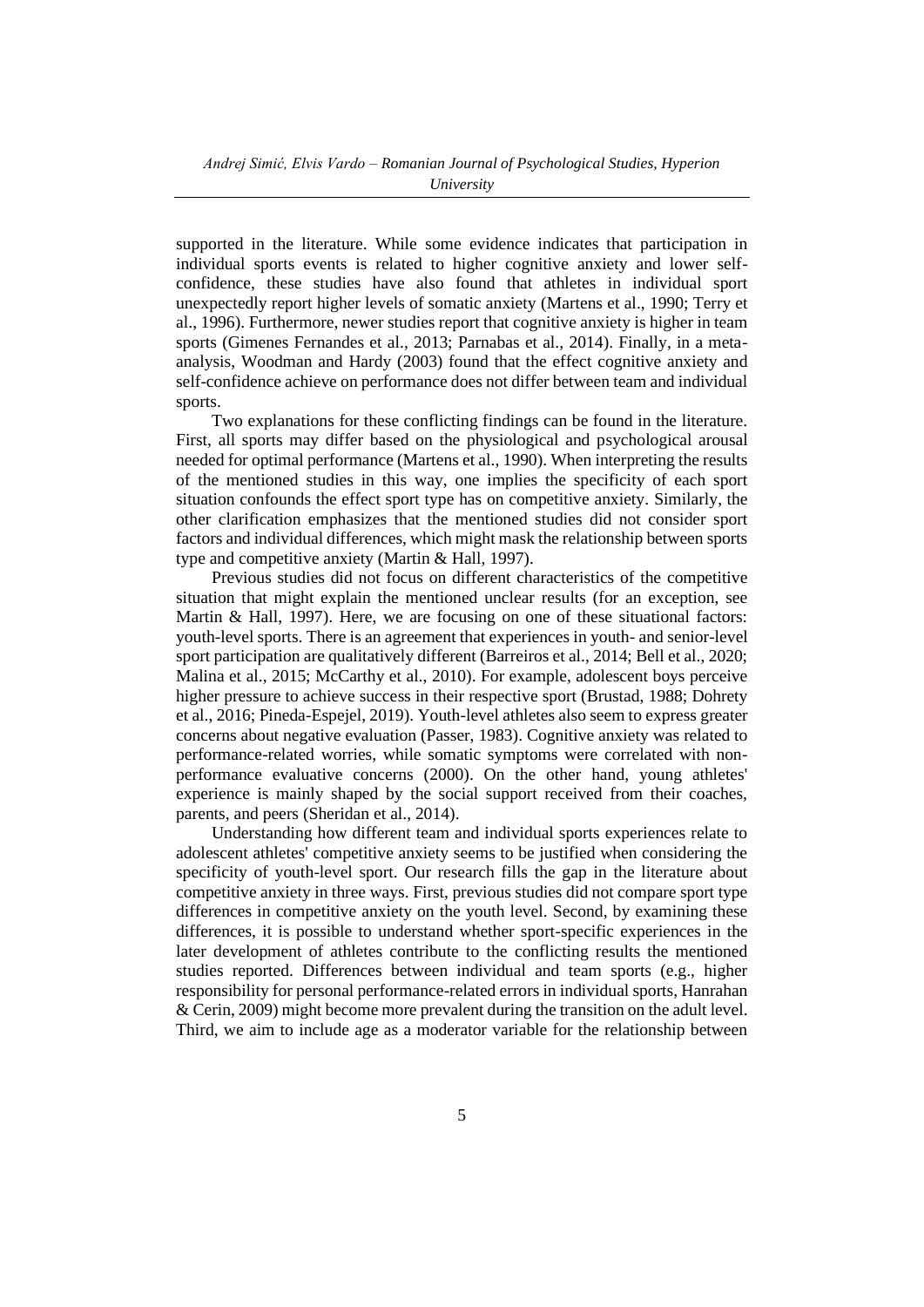sport type and all three competitive anxiety components to gain insight if some specific developmental changes contribute to differences in reported anxiety levels based on sport type. In that regard, we conducted a comparative analysis of competitive anxiety among young individual and team sport athletes.

# **2. OBJECTIVE AND HYPOTHESES**

### 2.1.OBJECTIVE

We aim to study the differences in reported levels of cognitive and somatic anxiety and self-confidence between youth individual and team sports athletes.

#### 2.2.HYPOTHESES

1. H1: Individual and team sport athletes differ in perceived cognitive anxiety

2. H2: Individual and team sport athletes differ in perceived somatic anxiety

3. H3: Individual and team sport athletes differ in perceived self-esteem

4. H4: Age is a significant moderator in the relationship between sport type and precompetitive anxiety

# **3. METHOD**

## 3.1. PARTICIPANTS

Male athletes that were actively competing in youth-level sport were eligible for participation. Our sample consisted of 60 Bosnian athletes with an average age of 16 (*M* = 15.92, *SD* = 1.57, *Min* = 13.00, *Max* = 18.00). Participants competing in individual sports were 28 swimmers who were 15 years old on average ( $M = 14.75$ ,  $SD = 1.32$ ,  $Min = 13.00$ ,  $Max = 18.00$ ), while group sport participants were 32 basketball players with an average age of 17 ( $M = 16.94$ ,  $SD = .91$ ,  $Min = 15.00$ ,  $Max = 18.00$ ). All athletes participated at junior-level events in their respective sports.

# 3.2 MATERIALS AND PROCEDURE

After obtaining permission from the event organizers, we informed the participants of the aim of our study and asked them to provide written consent that guaranteed confidentiality of collected data. Participants received a questionnaire form 30 minutes before the start of their competitive events: a national swimming meet for swimmers and a junior league game for basketball players. We measured precompetitive anxiety half an hour before the competition because it is a general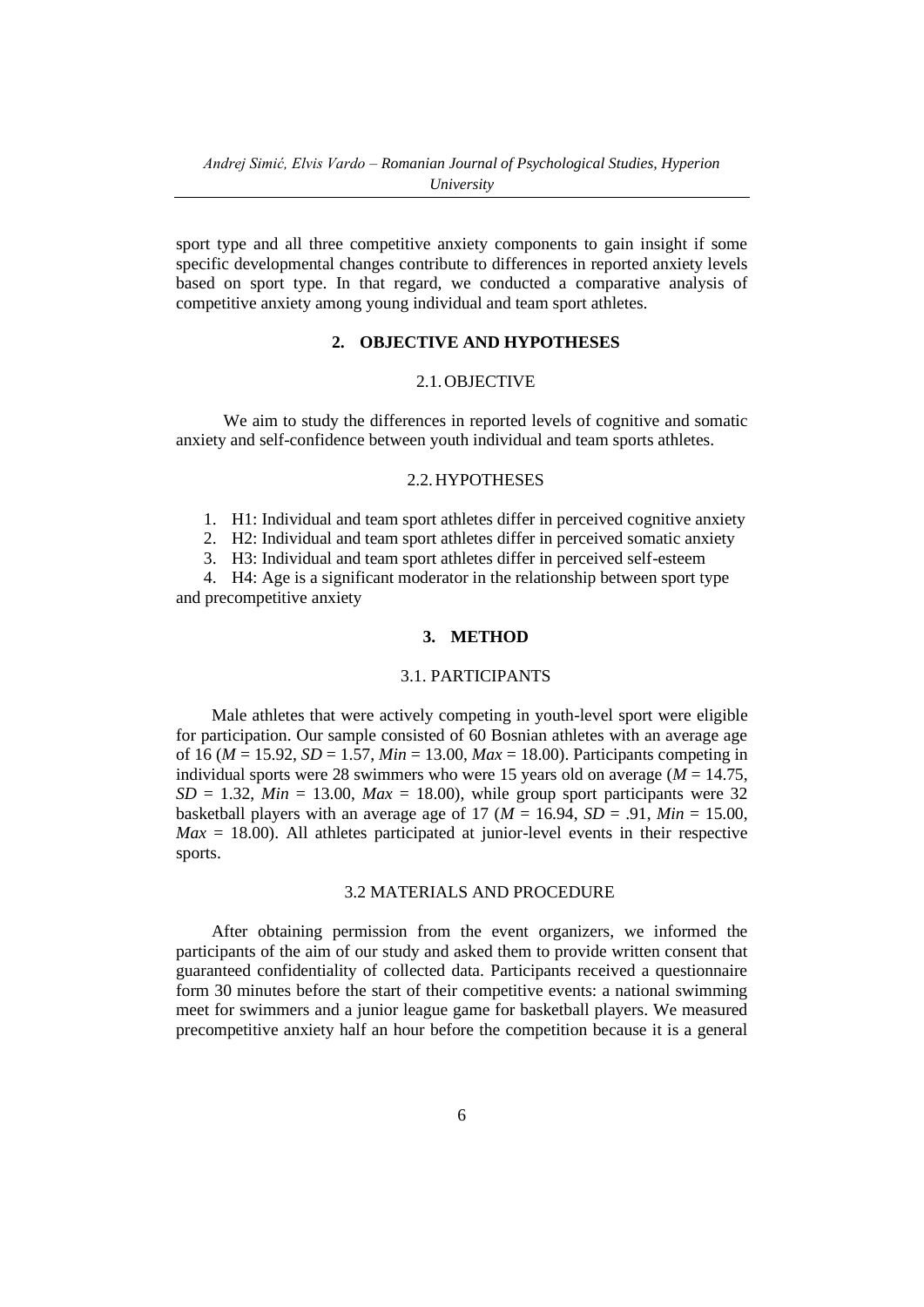standard in the literature (see Cox et al., 2003). Participants were first asked to indicate their age and whether they practice a team or group sport. Then, participants completed the CSAI-2. A brief description of this measure follows.

*Competetive State Anxiety Inventory-2* (Martens et al., 1990). CSAI-2 measures three facets of competitive anxiety that were proposed by the Multidimensional anxiety theory. The instrument consists of three subscales: somatic anxiety (9 items, e.g. ''I am concerned about this competition.''), cognitive anxiety (9 items, e.g. ''My body feels tense.") and self-confidence (9 items, e.g. "I feel self-confident".) Participants are asked to indicate their level of agreement with the items on a fourpoint Likert scale. We have calculated the mean scores for each participant by dividing their full score by four. For the somatic and cognitive anxiety subscales, higher scores indicate a greater perception of precompetitive anxiety before the sporting event. Higher scores on the self-confidence subscale reflect higher positive expectations of competitive success. The Cronbach's alpha coefficients for all three subscales ranged between .78 and .88 and were in line with the coefficients reported by the original authors (Martens et al., 1990).

### **4. RESULTS**

We conducted three separate t-tests for independent samples to compare individual and team sport athletes on all three CSAI-2 subscales. The results of our analysis are presented in Table 1, along with the descriptive statistics of the study variables. Athletes coming from both sports reported relatively low levels of cognitive and somatic anxiety and moderate levels of self-confidence. As can be seen from Table 1, groups did not differ based on their reported cognitive and somatic anxiety levels, as well as self-confidence (all *p*s > .163).

To explore if age moderates the relationship between sport type and competitive anxiety, we have performed three moderated regression analyses. All three models included sport type as the predictor, age as a moderator variable, and their interaction, while cognitive anxiety (Model 1), somatic anxiety (Model 2), and selfconfidence (Model 3) served as dependent variables in each model separately. In all three models, the interaction between sport type and age did not reach significance (all  $ps > .717$ ). In other words, we detected no moderation effect of age for all three models.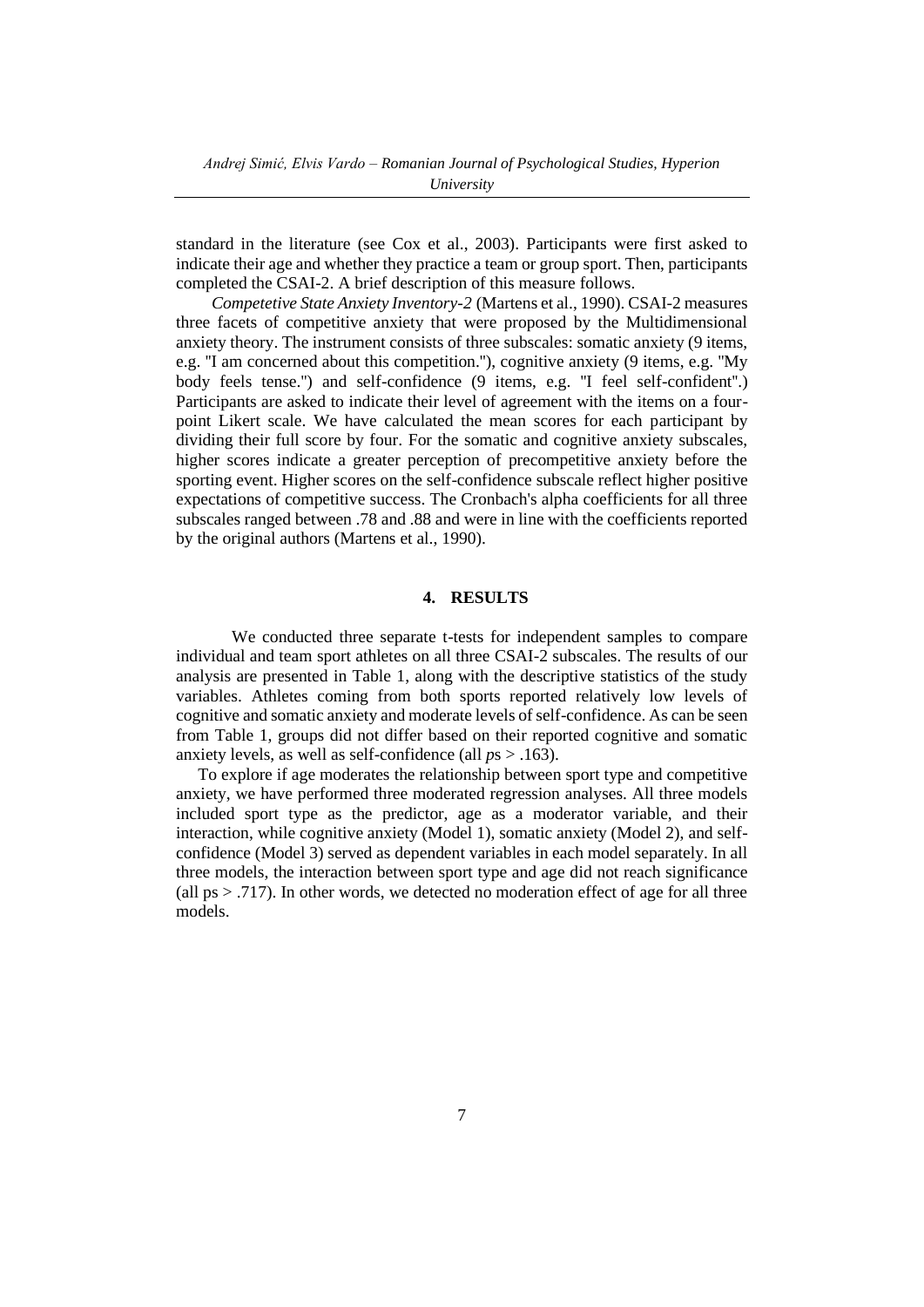### 4.1.TABLES AND FIGURES

| Table 1 - Descriptive statistics for the three CSAI-2 subscales for |
|---------------------------------------------------------------------|
| individual and team sport athletes.                                 |

| CSAI-2 subscale    | Sport type | M    | SD. |      | Min Max | Sk   | Ku      | t    | d    |
|--------------------|------------|------|-----|------|---------|------|---------|------|------|
| Cognitive anxiety  | Individual | 1.84 | .58 | 1.00 | 3.11    | 0.44 | $-0.89$ | 1.41 | 0.25 |
|                    | Team       | 2.07 | .68 | 1.00 | 3.11    | 0.17 | $-1.44$ |      |      |
| Somatic<br>anxiety | Individual |      | .50 | 1.11 | 2.89    | 0.24 | $-1.07$ | .58  | 0.15 |
|                    | Team       | 1.84 | .49 | 1.11 | 3.22    | 0.43 | 0.01    |      |      |
| Self-confidence    | Individual | 2.79 | .74 | 1.56 | 4.00    | 0.13 | $-1.19$ | .67  | 0.18 |
|                    | Team       | 2.90 | .40 | 2.00 | 3.89    | 0.42 | 1.00    |      |      |

Note.  $* p < .05$ ,  $* p < .01$ . Due to the small sample size employed in this study, the effect sizes for all comparisons were corrected by following Ivarsson et al. (2013).

## **5. CONCLUSIONS**

We conducted a study to explore the relationship between sport type and competitive anxiety among youth athletes. Our results suggest that youth individual and team sport athletes report different levels of cognitive and somatic anxiety and perceived self-confidence. In other words, the groups did not differ based on their expressed worry of competitive failure and physical symptoms of anxiety. The expected positive beliefs of success were also not different among athletes participating in individual and team sports. Finally, it seems that age did not affect the relationship between sport type and competitive anxiety. The effect of sport type on cognitive and somatic anxiety and self-confidence, was not conditional on the athletes' age.

The results presented in this study are not in line with the conclusions suggested by previous work. Our results are not in line with the initial theoretical expectations that competitive anxiety should be higher in individual sport athletes (Martens et al., 1990). Although conflicting evidence about the direction of the relationship between sport type and competitive anxiety exists in the literature, previous studies have found that individual and group athletes differ based on their reported anxiety levels before the start of a competitive event (Gimenes Fernandes et al., 2013; Martens et al., 1990; Parnabas et al., 2014; Soltani et al., 2016; Terry et al., 1996; Woodman & Hardy, 2003). However, our results can be interpreted by understanding the characteristics of the participants in our study. The sample was composed out of adolescent participants competing at junior-level events in their respective sports. There exists some difference in how adolescents perceive and react to potentially stressful events. Adults rely more on different cognitive coping strategies when managing anxiety than adolescents (Garnefski et al., 2002). This is also evident in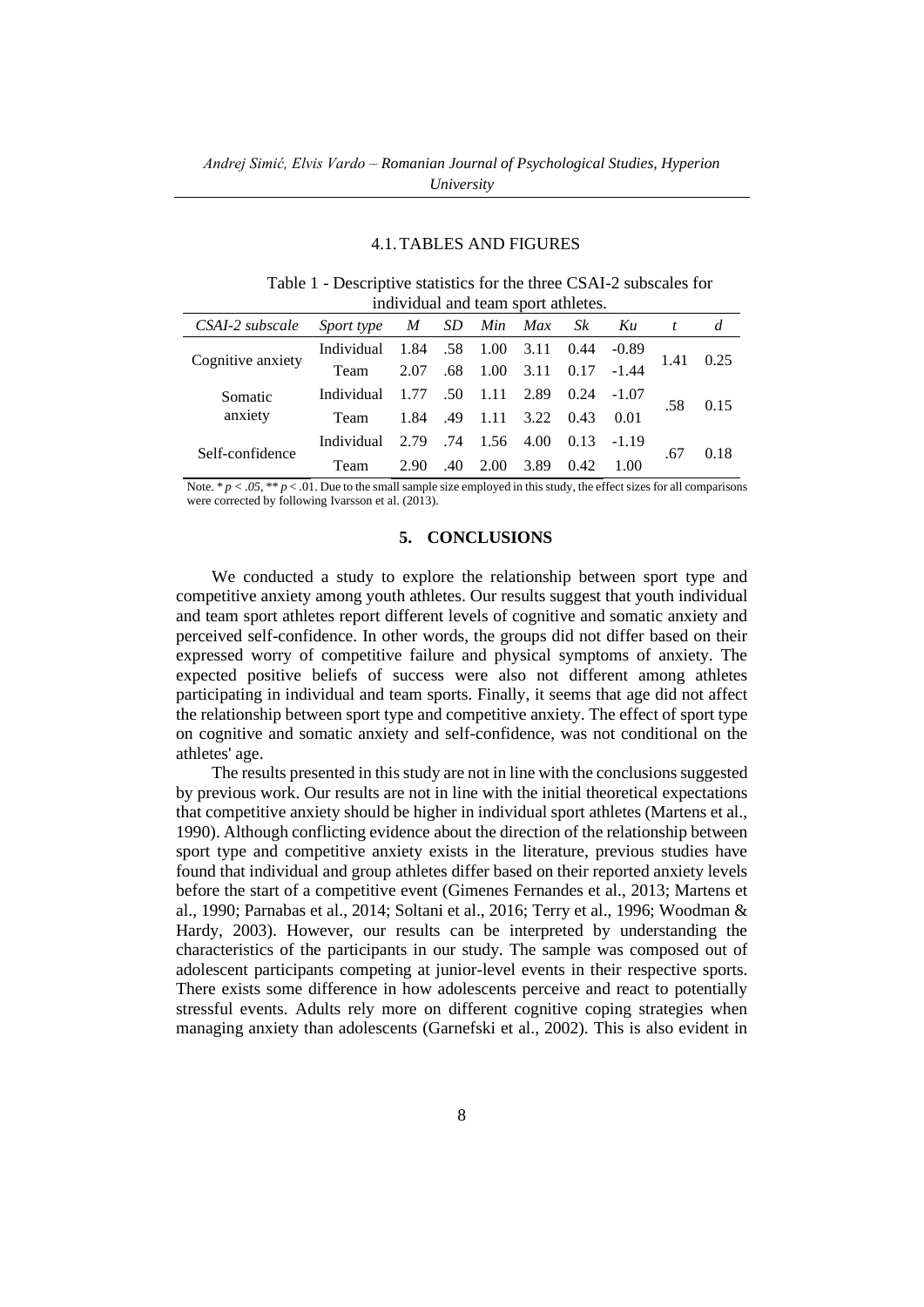sports where youth athletes express more worry about their eventual negative performance than adults (Passer, 1983). As previously stated, the competitive situation and sport environment are more organized and influenced by significant others in pre-senior categories (Sheridan et al., 2014). No differences in competitive anxiety on the youth level might reflect developmental and contextual similarities of adolescent athletes. For example, basketball players might similarly express worry about their performances as swimmers because they perceive an equal amount of pressure from their environment to succeed.

By showing that individual sport athletes do not differ based on competitive anxiety, our results have one important implication: experiences that occur later in athletes' development might result in different levels of competitive anxiety expressed by individual and team sports athletes. This is particularly relevant for two reasons. First, considering different competitive contexts and potential confounding variables (Martin & Hall, 1997) seems to be a good approach in understanding the complex relationship between sport type and competitive anxiety. Second, our results are relevant for planning and implementing interventions to decrease competitive anxiety in sports. Participants coming from individual and team sports reported relatively low levels of competitive anxiety. There should be a need for interventions to develop effective anxiety management skills that could be used later in career and life during athletes' early development.

This study is not without its limitations. First, our sample size was relatively small, and this might have resulted in low power to detect a significant effect<sup>1</sup>. Second, we employed a cross-sectional design which hinders the possibility of making causal inferences. Third, our participants came from one individual (swimming) and one team (basketball) sport. Fourth, our sample consisted of athletes living and training in Bosnia and Herzegovina. One should approach with caution when generalizing these results to other individual and team sports and sport environments in other countries.

Suggestions for future studies can be derived from the limitations of ours. We have found that individual and team sport athletes do not differ on competitive anxiety at the youth level. However, when the differences reported in studies with adult participants start to emerge was left unanswered. Furthermore, we did not identify variables that could explain these differences. Future work should employ more complex longitudinal designs to study a) when competitive anxiety starts to differ between individual and team sport athletes and b) which variables might explain the conflicting findings of the relationship between sport type and competitive anxiety.

*Received at: 11.01.2022, Accepted for publication on: 07.02.2022*

<sup>&</sup>lt;sup>1</sup> A sensitivity power analysis showed that when considering our sample size, a two-tailed independent t-test could detect a relatively large effect size ( $d = .74$ ) when power is set at .80 and  $\alpha = .05$ .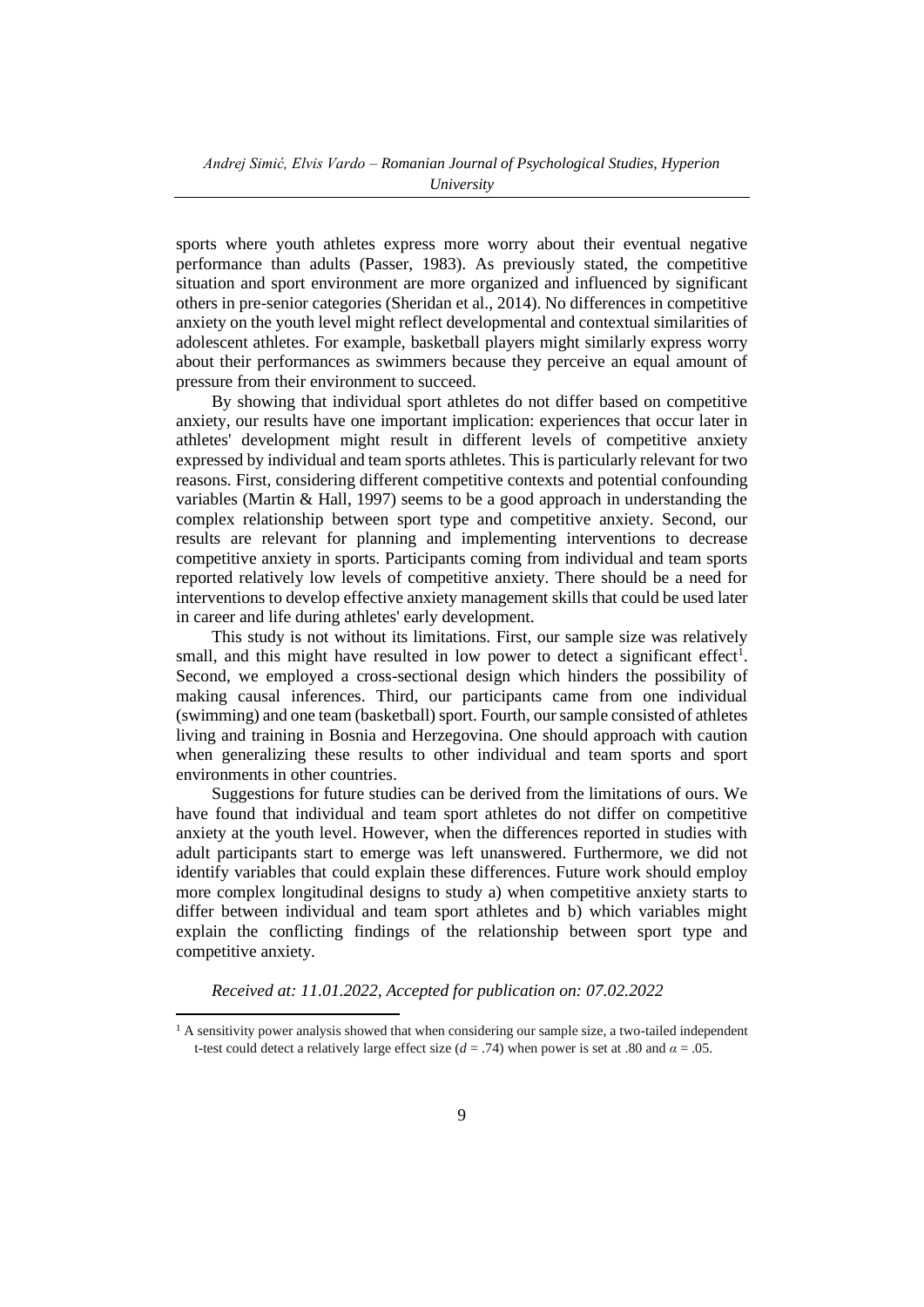### **REFERENCES**

Barreiros, A., Côté, J., & Fonseca, A. M. (2014). From early to adult sport success: Analysing athletes' progression in national squads. *European Journal of Sport Science*, *14*(1), 178–182. <https://doi.org/10.1080/17461391.2012.671368>

Bell, A. F., Knight, C. J., Lovett, V. E., & Shearer, C. (2020). Understanding elite youth athletes' knowledge and perceptions of sport psychology. *Journal of Applied Sport Psychology*, 1–23. <https://doi.org/10.1080/10413200.2020.1719556>

Bray, S. R., Martin, K. A., & Widmeyer, W. N. (2000). The relationship between evaluative concerns and sport competition state anxiety among youth skiers. *Journal of Sports Sciences*, *18*(5), 353–361. <https://doi.org/10.1080/026404100402412>

Brustad, R. J. (1988). Affective Outcomes in Competitive Youth Sport: The Influence of Intrapersonal and Socialization Factors. *Journal of Sport and Exercise Psychology*, *10*(3), 307–321. <https://doi.org/10.1123/jsep.10.3.307>

Cagle, J. A., Overcash, K. B., Rowe, D. P., & Needle, A. R. (2017). Trait Anxiety as a Risk Factor for Musculoskeletal Injury in Athletes: A Critically Appraised Topic. *International Journal of Athletic Therapy and Training*, *22*(3), 26– 31. <https://doi.org/10.1123/ijatt.2016-0065>

Cox, R. H., Martens, M. P., & Russell, W. D. (2003). Measuring Anxiety in Athletics: The Revised Competitive State Anxiety Inventory–2. *Journal of Sport and Exercise Psychology*, *25*(4), 519–533. <https://doi.org/10.1123/jsep.25.4.519>

Craft, L. L., Magyar, T. M., Becker, B. J., & Feltz, D. L. (2003). The Relationship between the Competitive State Anxiety Inventory-2 and Sport Performance: A Meta-Analysis. *Journal of Sport and Exercise Psychology*, *25*(1), 44– 65. <https://doi.org/10.1123/jsep.25.1.44>

Doherty, S., Hannigan, B., & Campbell, M. J. (2016). The Experience of Depression during the Careers of Elite Male Athletes. *Frontiers in Psychology*, *7*. <https://doi.org/10.3389/fpsyg.2016.01069>

Fernandes, M. G., Nunes, S. A. N., Raposo, J. V., & Fernandes, H. M. (2013). Fatores influenciadores da ansiedade competitiva em atletas Brasileiros. *Revista Brasileira de Cineantropometria e Desempenho Humano*, *15*(6), 705–714. [https://doi.org/10.5007/1980-](https://doi.org/10.5007/1980-0037.2013v15n6p705) [0037.2013v15n6p705](https://doi.org/10.5007/1980-0037.2013v15n6p705)

Ford, J. L., Ildefonso, K., Jones, M. L., & Aryinen-Barrow, M. (2017). Sport-related anxiety: Current insights. *Open Access Journal of Sports Medicine*, *8*, 205– 212. <https://doi.org/10.2147/OAJSM.S125845>

Garnefski, N., Legerstee, J., Kraaij, V., Van Den Kommer, T., & Teerds, J. (2002). Cognitive coping strategies and symptoms of depression and anxiety: A comparison between adolescents and adults. *Journal of Adolescence*, *25*(6), 603– 611. <https://doi.org/10.1006/jado.2002.0507>

Hanrahan, S. J., & Cerin, E. (2009). Gender, level of participation, and type of sport: Differences in achievement goal orientation and attributional style. *Journal of Science and Medicine in Sport*, *12*(4), 508–512. <https://doi.org/10.1016/j.jsams.2008.01.005>

Hanton, S., Neil, R., & Mellalieu, S. D. (2008). Recent developments in competitive anxiety direction and competition stress research. *International Review of Sport and Exercise Psychology*, *1*(1), 45–57. <https://doi.org/10.1080/17509840701827445>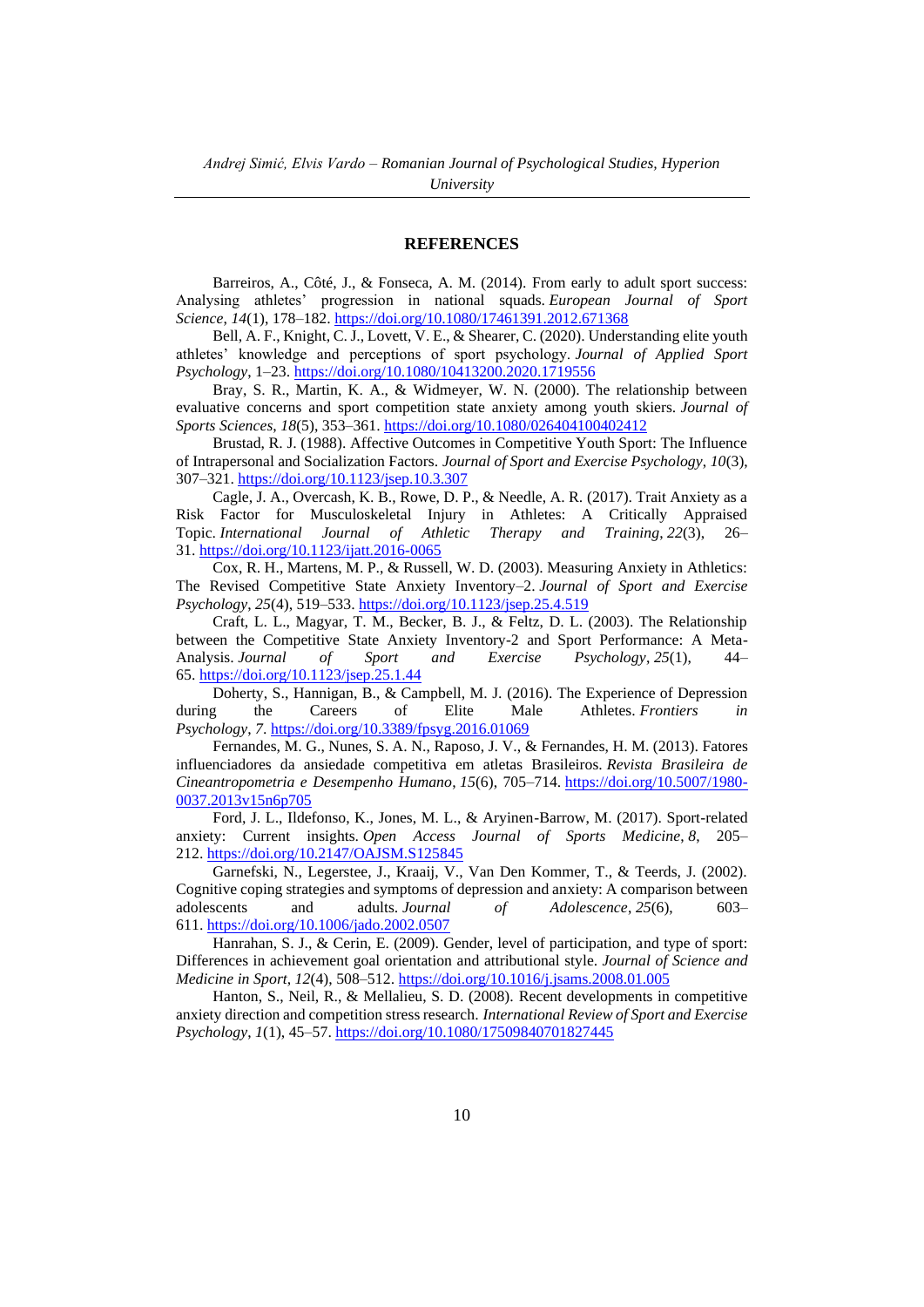Kolt, G. S., & Kirkby, R. J. (1994). Injury, anxiety, and mood in competitive gymnasts. *Perceptual and Motor Skills*, *78*(3), 955– 962. <https://doi.org/10.2466/pms.1994.78.3.955>

Lavallée, L., & Flint, F. (1996). The Relationship of Stress, Competitive Anxiety, Mood State, and Social Support to Athletic Injury. *Journal of Athletic Training*, *31*(4), 296– 299.

Liebert, R. M., & Morris, L. W. (1967). Cognitive and Emotional Components of Test Anxiety: A Distinction and Some Initial Data. *Psychological Reports*, *20*(3), 975– 978. <https://doi.org/10.2466/pr0.1967.20.3.975>

Lundqvist, C., Kenttä, G., & Raglin, J. S. (2011). Directional anxiety responses in elite and sub-elite young athletes: Intensity of anxiety symptoms matters. *Scandinavian Journal of Medicine & Science in Sports*, *21*(6), 853–862. [https://doi.org/10.1111/j.1600-](https://doi.org/10.1111/j.1600-0838.2010.01102.x) [0838.2010.01102.x](https://doi.org/10.1111/j.1600-0838.2010.01102.x)

Malina, R., Rogol, A., Cumming, S., Coelho Silva, M., & Figueiredo, A. (2015). Biological maturation of youth athletes: Assessment and implications. *British Journal of Sports Medicine*, *49*, 852–859. <https://doi.org/10.1136/bjsports-2015-094623>

Martens, R., Vealey, R. S., & Burton, D. (1990). *Competitive Anxiety in Sport*. Human Kinetics.

Martin, K. A., & Hall, C. R. (1997). Situational and intrapersonal moderators of sport competition state anxiety. *Journal of Sport Behavior*, *20*(4), 435–447.

McCarthy, P. J., Jones, M. V., Harwood, C. G., & Olivier, S. (2010). What Do Young Athletes Implicitly Understand About Psychological Skills? *Journal of Clinical Sport Psychology*, *4*(2), 158–172. <https://doi.org/10.1123/jcsp.4.2.158>

Mellalieu, S. D., Hanton, S., & O'Brien, M. (2004). Intensity and direction of competitive anxiety as a function of sport type and experience. *Scandinavian Journal of Medicine & Science in Sports*, *14*(5), 326–334. [https://doi.org/10.1111/j.1600-](https://doi.org/10.1111/j.1600-0838.2004.00389.x) [0838.2004.00389.x](https://doi.org/10.1111/j.1600-0838.2004.00389.x)

Parnabas, V., Wahidah, T., Abdullah, N. M., Mohamed Shapie, M. N., Parnabas, J., & Mahamood, Y. (2014). Cognitive Anxiety and Performance on Team and Individual Sports Athletes. In R. Adnan, S. I. Ismail, & N. Sulaiman (Eds.), *Proceedings of the International Colloquium on Sports Science, Exercise, Engineering and Technology 2014 (ICoSSEET 2014)* (pp. 301–308). Springer. [https://doi.org/10.1007/978-981-287-107-7\\_32](https://doi.org/10.1007/978-981-287-107-7_32)

Passer, M. W. (1983). Fear of failure, fear of evaluation, perceived competence, and self-esteem in competitive-trait-anxious children. *Journal of Sport Psychology*, *5*(2), 172– 188.

Pineda-Espejel, H. A., López Gaspar, I., Guimaraes, A. C., Martínez Zavala, S., Morquecho-Sánchez, R., Morales-Sánchez, V., & Dantas, E. H. (2019). Psychometric Properties of a Spanish Version of the Basic Needs Satisfaction in Sports Scale. *Frontiers in Psychology*, *10*. <https://doi.org/10.3389/fpsyg.2019.02816>

Rocha, V. V. S., Osório, F. de L., Rocha, V. V. S., & Osório, F. de L. (2018). Associations between competitive anxiety, athlete characteristics and sport context: Evidence from a systematic review and meta-analysis. *Archives of Clinical Psychiatry, 45*(3), 67– 74. <https://doi.org/10.1590/0101-60830000000160>

Sheridan, D., Coffee, P., & Lavallee, D. (2014). A systematic review of social support in youth sport. *International Review of Sport and Exercise Psychology*, *7*(1), 198– 228. <https://doi.org/10.1080/1750984X.2014.931999>